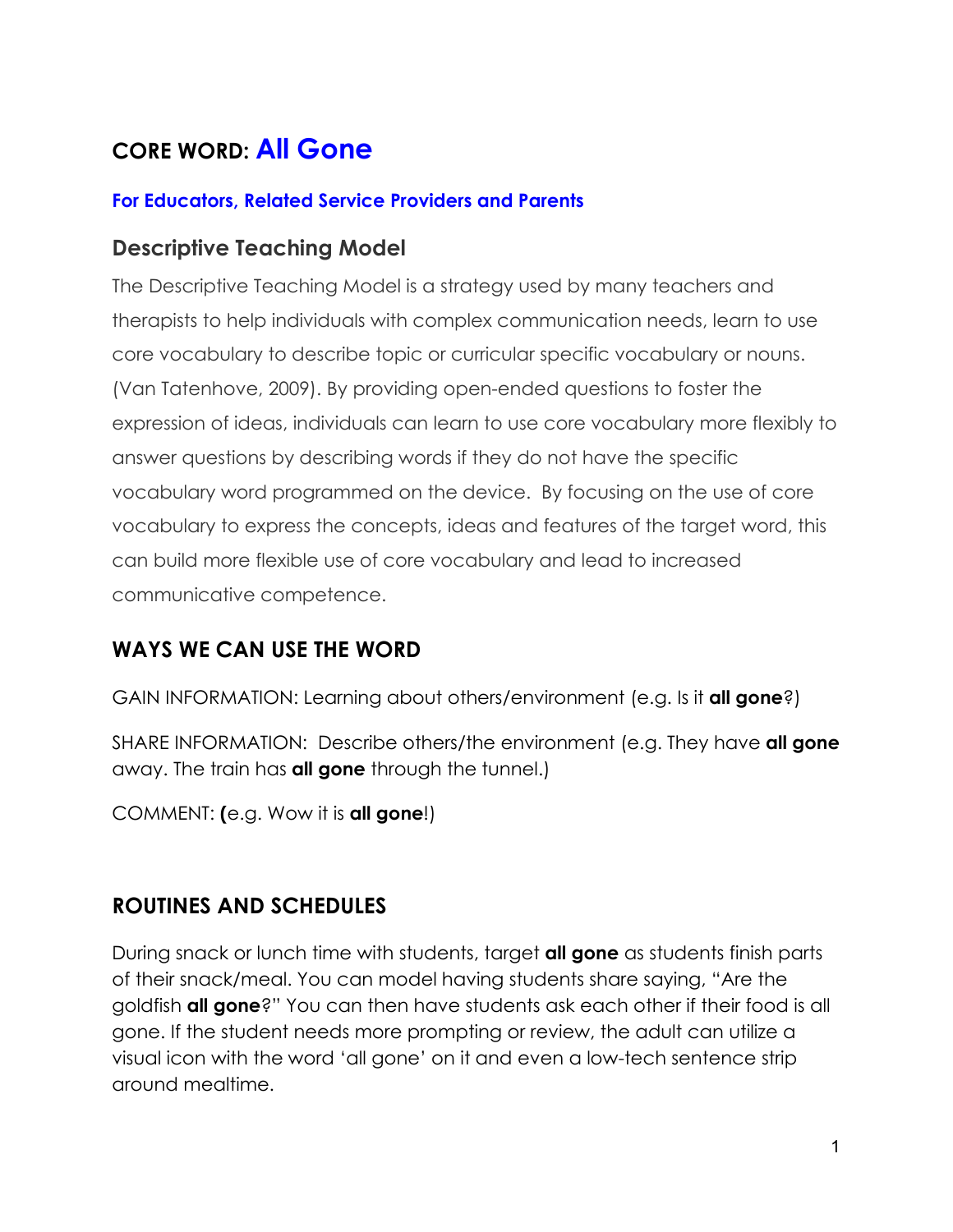## **PLAY**

The adults and students can play games as Hungry Hungry Hippos commenting the balls are **all gone** at the end of each round. Another game example can be during the game Hi Ho Cherry-O, if the student spins and gets the image of their basket falling over, can comment the cherries are all gone.

#### **READING**

For this week's core word, you can talk about the characters in the story and discuss when they were **all gone**.

Here are some suggested books on YouTube that can assist in teaching the core word:

Book Read Aloud: PETE THE CAT FIVE LITTLE DUCKS by James Dean <https://youtu.be/cK86XhF6A4U> read by/courtesy of Storytime Train (Students and adults can locate "**all gone**" on communication board/device when all of the ducks are gone).

Book Read Aloud: WHO TOOK THE COOKIES FROM THE COOKIE JAR? by Bonnie Lass & Philemon Stueve's<https://youtu.be/zzT4L7PplWs> read by/courtesy of Amy Parcels. (Talk about how the cookies were 'all gone' from the jar.)

## **SOCIAL INTERACTIONS AND VIDEO MODELING**

During physical transition times (I.e., moving to a new location), students will move and be **all gone** from the previous area. Adults can comment how the students are all gone from that area. Playing hide-and-seek can also be a fun way to target all gone. When the counter opens their eyes, can comment everyone is all gone!

#### **SENSORY MOTOR**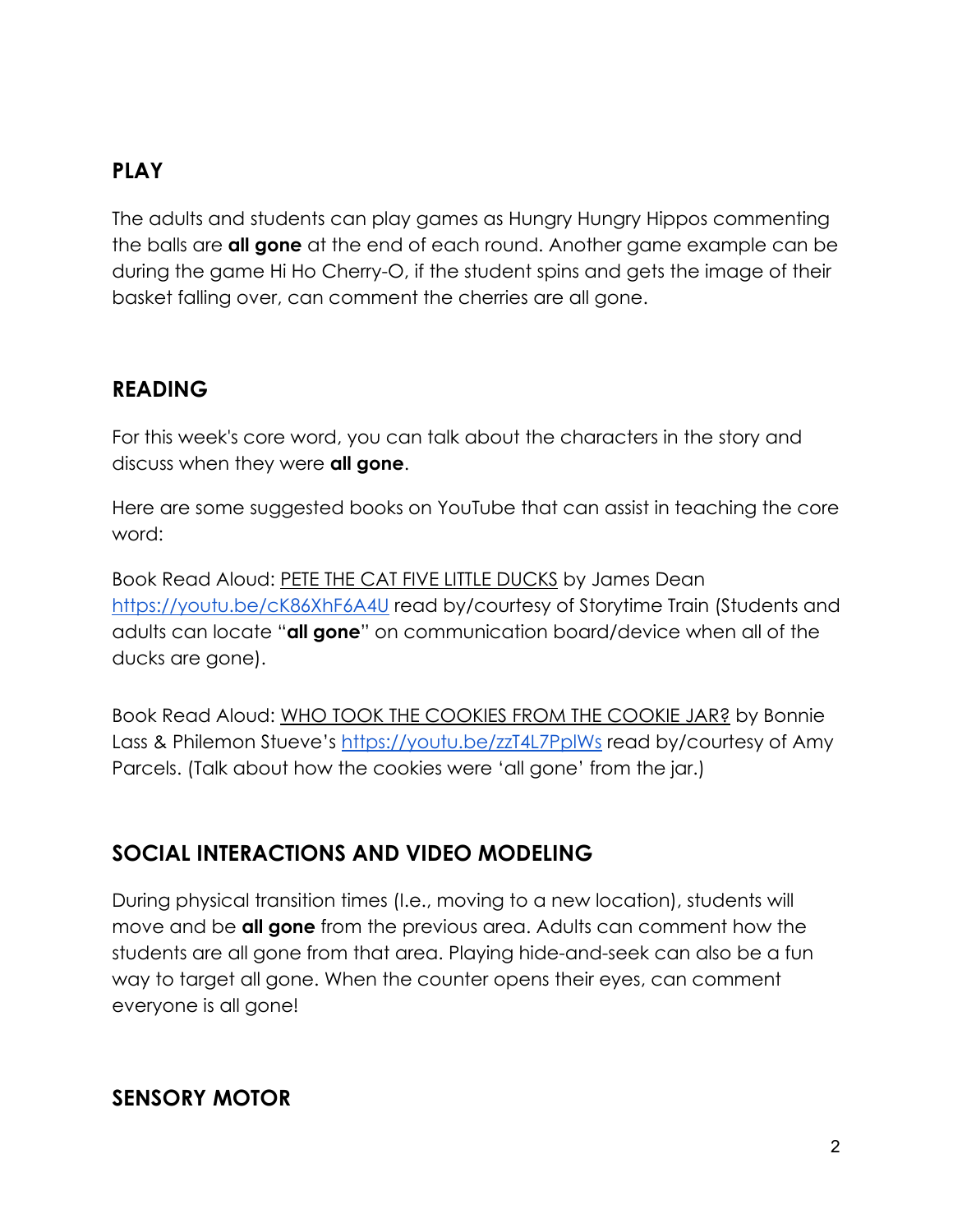Create a sensory motor obstacle for your students to enjoy! Check out the website article below to learn how to make a sensory motor obstacle. As students play and go through the obstacle, comment and have students see, "Look everyone has **all gone** through the course!" Engage students by making the obstacle course together, gathering materials. Expand this into a language activity by talking about the different objects being used and the vocabulary.









# Sensory OBSTACLE COURSES





From Objects and Toys in Your House











\*Courtesy of My Mundane & Miraculous Life.

Activity: Obstacle Courses for Sensory Input (From Objects You have at Home!) – courtesy of/by My Mundane & Miraculous Life.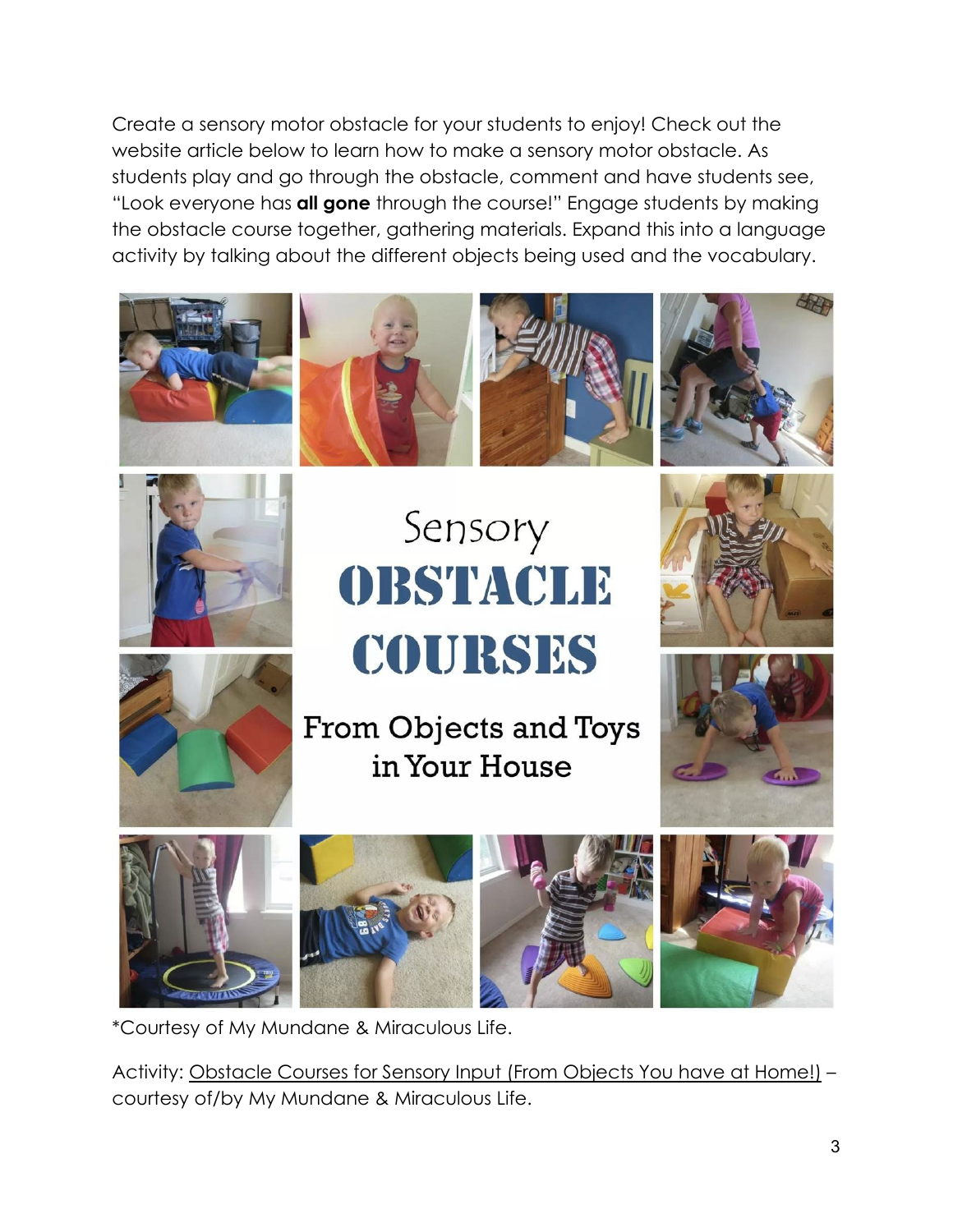[https://www.mymundaneandmiraculouslife.com/obstacle-courses-sensory](https://www.mymundaneandmiraculouslife.com/obstacle-courses-sensory-input-objects-home/)[input-objects-home/](https://www.mymundaneandmiraculouslife.com/obstacle-courses-sensory-input-objects-home/)

## **STRUCTURED ACTIVITIES**

The students can talk about the questions all gone in the stories that were read aloud such as the PETE THE CAT FIVE LITTLE DUCKS or WHO TOOK THE COOKIES FROM THE COOKIE JAR?. Focus on the word, **all gone**; have students practice moving manipulatives so that they are all gone.

Use of Boom Cards interactive website for expansion of targeting all gone. Utilize "FREEBIE! Hide and Seek (Forest animal picnic" activity courtesy of/by BabbleBee Speech: [https://wow.boomlearning.com/deck/freebie-hide-and](https://wow.boomlearning.com/deck/freebie-hide-and-seek-forest-animal-picnic-6qvXCzyyCPYHsbyGi)[seek-forest-animal-picnic-6qvXCzyyCPYHsbyGi](https://wow.boomlearning.com/deck/freebie-hide-and-seek-forest-animal-picnic-6qvXCzyyCPYHsbyGi) to have students find where the animals have all gone.

For an expansion activity, utilize TeachersPayTeachers "One Elephant Went Out To Play Adapted Song Book. Special Ed. Autism." activity courtesy of/by Ali's Adapted Book Corner:

[https://www.teacherspayteachers.com/Product/One-Elephant-Went-Out-To-](https://www.teacherspayteachers.com/Product/One-Elephant-Went-Out-To-Play-Adapted-Song-Book-Special-Ed-Autism-5287659?st=c236ac784500211210af195a7f8027a7)[Play-Adapted-Song-Book-Special-Ed-Autism-](https://www.teacherspayteachers.com/Product/One-Elephant-Went-Out-To-Play-Adapted-Song-Book-Special-Ed-Autism-5287659?st=c236ac784500211210af195a7f8027a7)

[5287659?st=c236ac784500211210af195a7f8027a7](https://www.teacherspayteachers.com/Product/One-Elephant-Went-Out-To-Play-Adapted-Song-Book-Special-Ed-Autism-5287659?st=c236ac784500211210af195a7f8027a7) to have students listen to the song then ask where the elephants have all gone. Expansion activities within this document as number icons and an identical matching activity.

## **VIDEOS, MUSIC, ANIMATED SHORTS**

Five Little Ducks Kids Songs Super Simple Songs <https://youtu.be/pZw9veQ76fo> courtesy of/by

Super Simple Songs - Kids Songs. Talk about how the ducks have **all gone** out to play! At the end the ducks are all gone, but then come back!

Pop The Bubbles Kids Songs Super Simple Songs<https://youtu.be/5CI29h-AXDM> courtesy of/ by Super Simple Songs - Kids Songs. After the bubbles are popped, comment how they are all gone!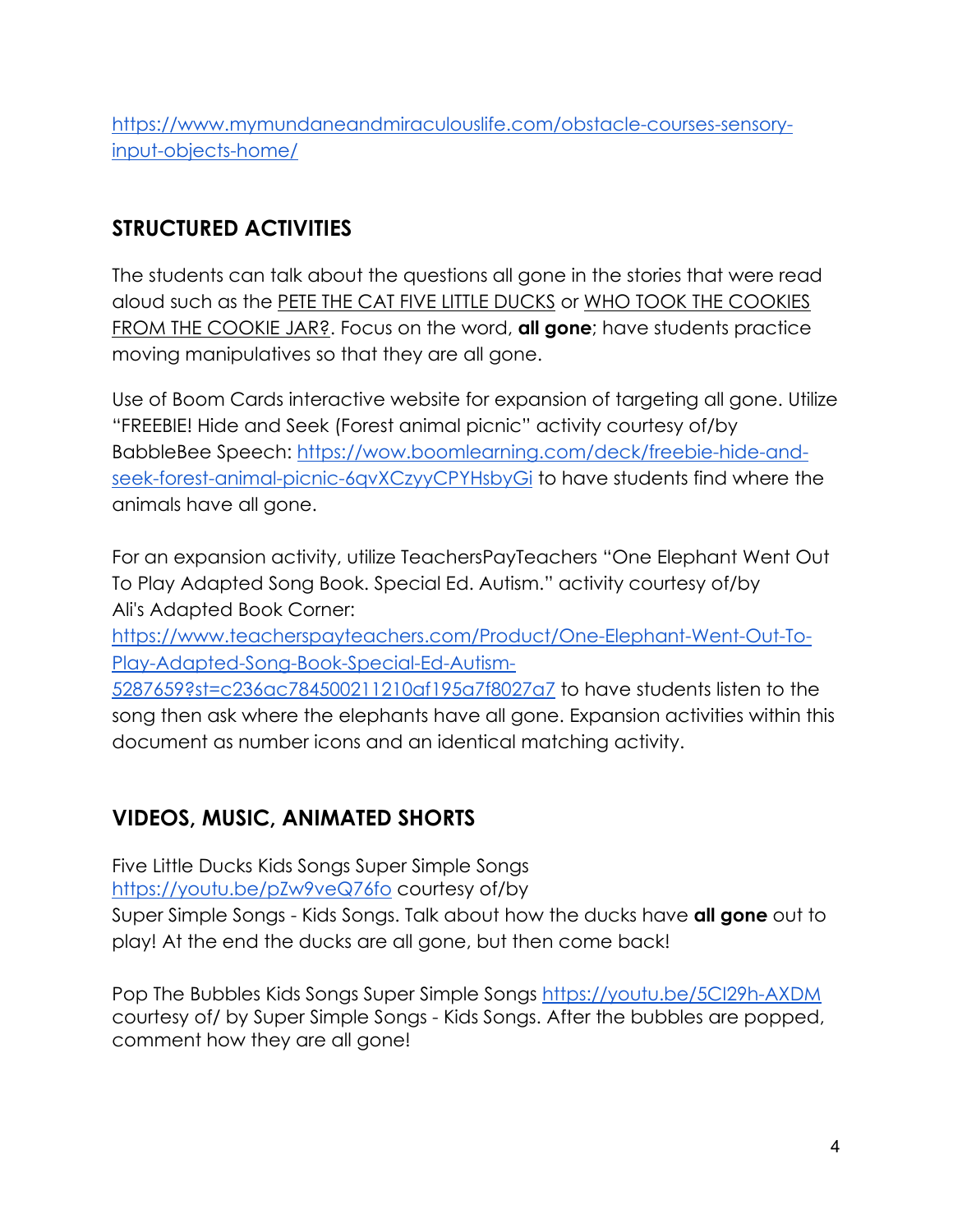## **ART OR SCIENCE ACTIVITIES**

This art activity "Flower Suncatcher: A Flower Mandala Kids Can Make" can be used to have students see how the sun has **all gone** through their creations! Expand upon activity by having students say/find some of the related vocabulary words on their AAC devices/low tech boards as they make their craft.



\*Courtesy of The Artful Parent.

Flower Suncatcher: A Flower Mandala Kids Can Make – courtesy of/by The Artful Parent<https://artfulparent.com/the-perfect-frame-for-a-flower-mandala/>

# **USE OF APPS OR OTHER TECHNOLOGY**

Adults can create low-tech word banks to make simple sentences, (e.g. "It" "is" "**all gone**" etc.). The students can scramble the words to make phrases or sentences.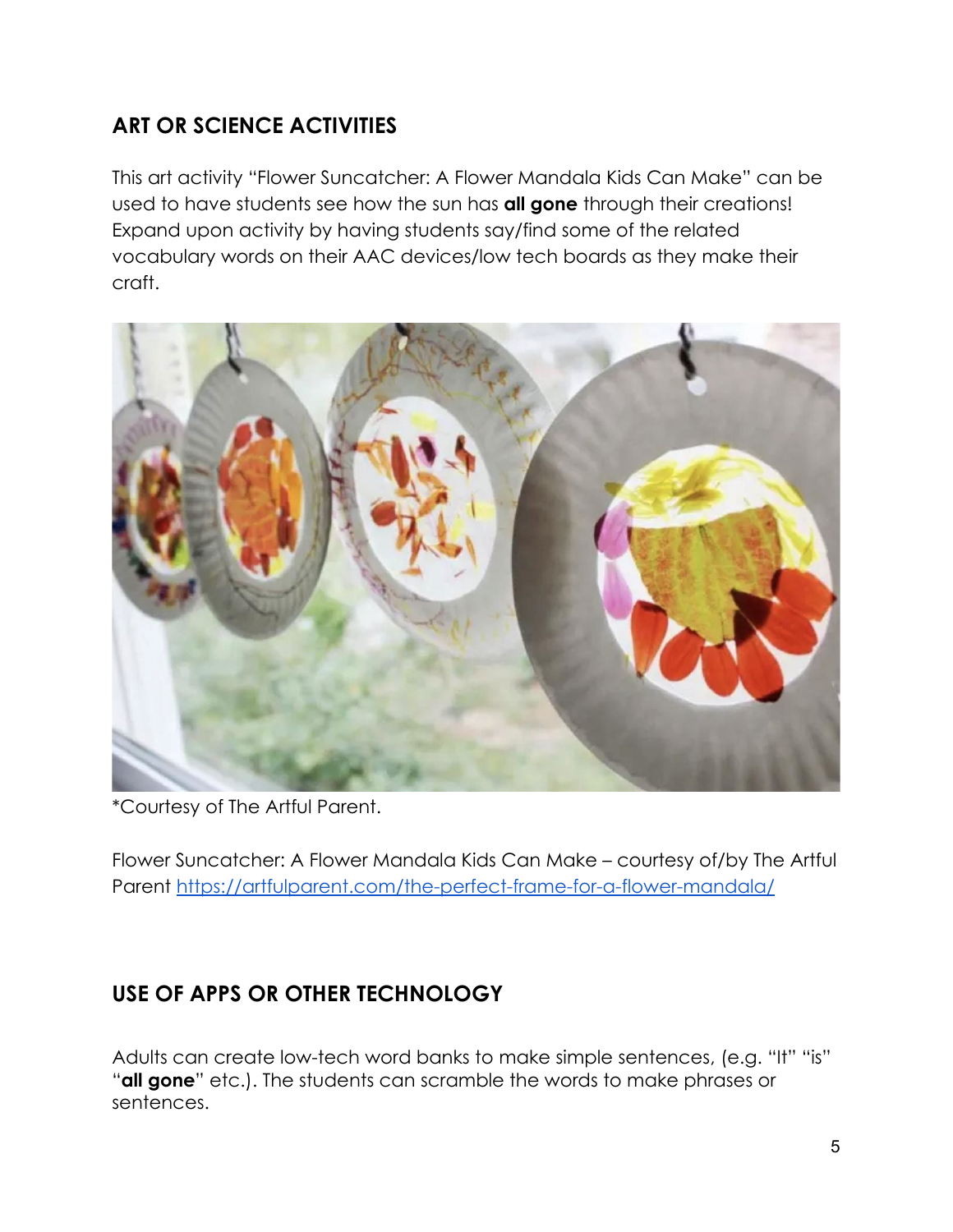Draw and Tell - by Duck Duck Moose LLC allows students to draw a picture/color, tell the story (and can move images while talking), and then save/share drawings and recordings with others. Use the Draw and Tell app to create an abundant amount of images and depictions specific around the word **all gone**, then share and talk with students' story created.

Bitsboard Pro: Use the Bitsboard app to download thousands of boards which can then turn into a multitude of games and learning opportunities for your students. (Search for '**all gone**' and find many corresponding boards to support learning the target word.)

Use *Clicker Writer* for writing words, phrases or sentences with picture support as well as word banks to support a writing activity with a focus on the word, '**all gone**.'

**WORD WALL:** Add the word, "**all gone**" on the Word Wall.

**READING and the Word Wall:** Sound out the letters together. Have the students find the word on the AAC system.

**WRITING and the Word Wall:** Using a pencil or alternative pencil, have students try to type the word on the keyboard or write the word together.

[Choosing Words for the Classroom Word Wall with Dr Caroline Musselwhite Video](https://www.youtube.com/watch?v=gNaxrzVhWUY)

For specific questions or more ideas regarding this core word Activity Sheet, please contact Jessica Oseguera @ **[jeoseguera09@gmail.com](mailto:michaelasullivan2@gmail.com)** Thank you!

Jessica Oseguera, MA, CCC-SLP is a Speech-Language Pathologist (SLP) who specializes in the fields of Augmentative and Alternative Communication (AAC) and deaf and hard of hearing (D/HH). She earned her Master's in Speech-Language Pathology from San José State University (SJSU) in 2016. Her externship placements included Lucile Packard Children's Hospital Stanford where she sat on the cochlear implant team and Menlo Park City School District (MPCSD) where she was mentored under an SLP who specializes in the field of AAC. Jessica currently works within the San Mateo-Foster City School District (SMFCSD) and is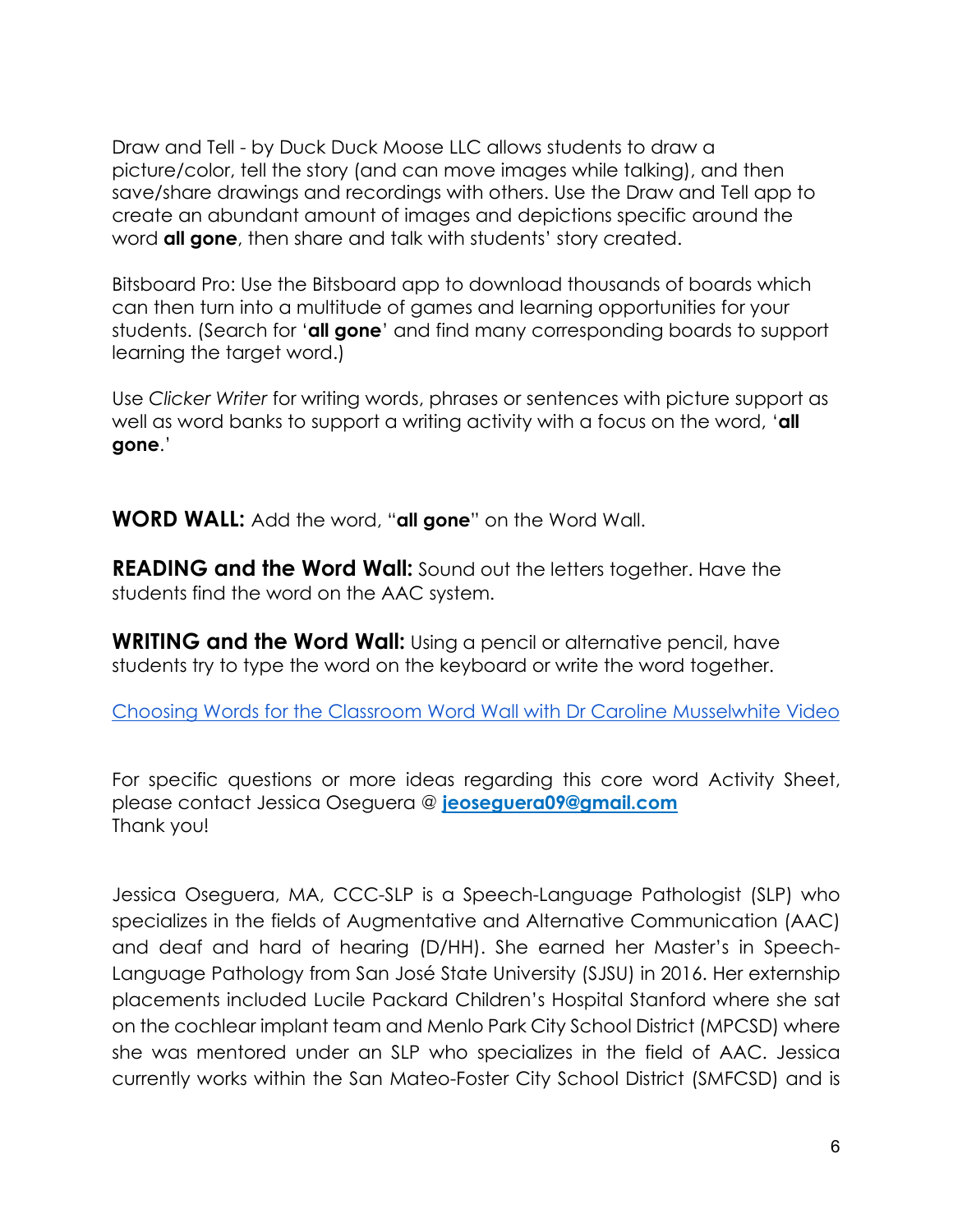an AAC Team member in the AAC Mentorship program run by Michaela Sullivan, MA, CCC-SLP and Judith Lunger, MA, CCC-SLP.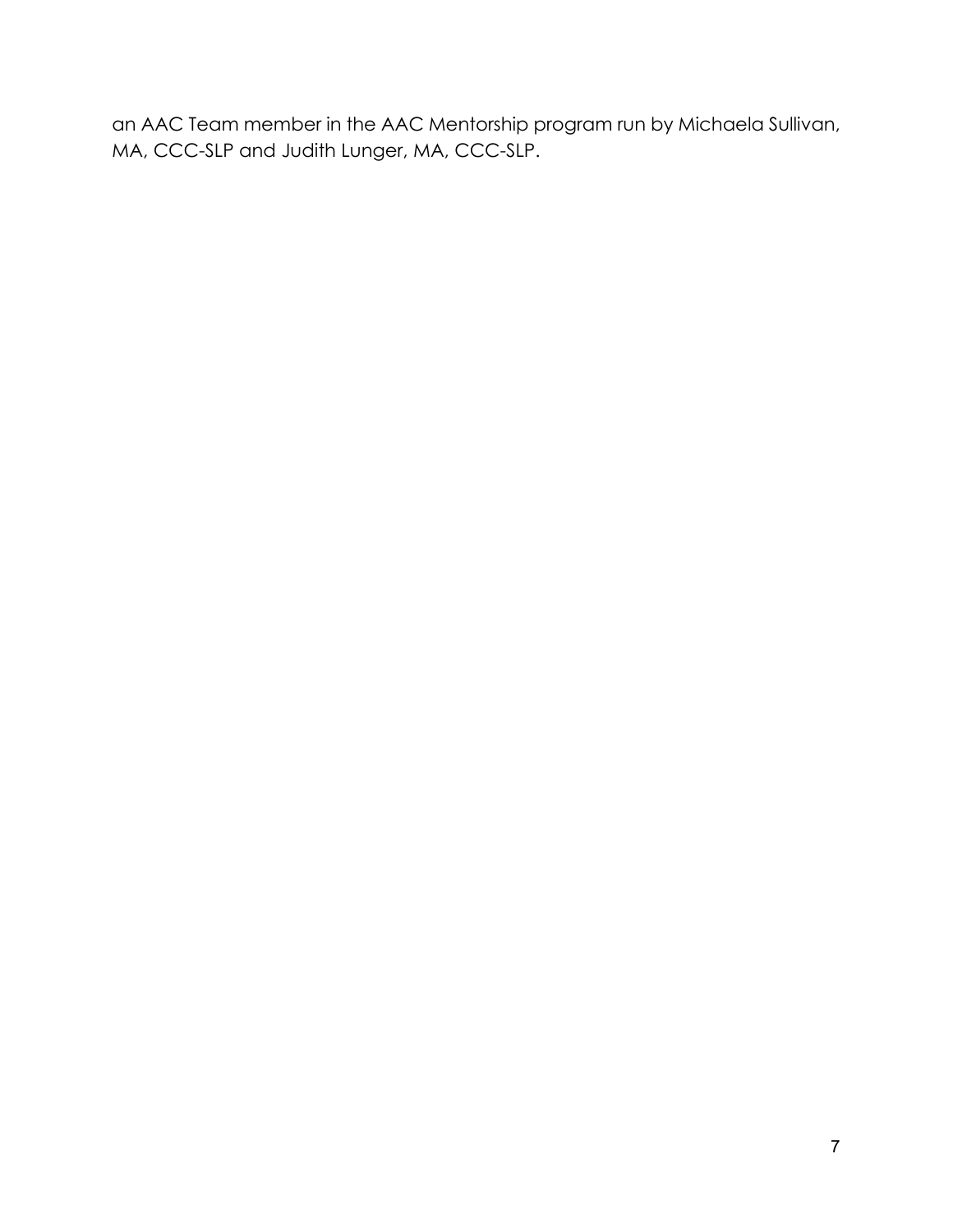# **CORE WORD: Can**

#### **For Educators, Related Service Providers and Parents**

#### **Descriptive Teaching Model**

The Descriptive Teaching Model is a strategy used by many teachers and therapists to help individuals with complex communication needs, learn to use core vocabulary to describe topic or curricular specific vocabulary or nouns. (Van Tatenhove, 2009). By providing open-ended questions to foster the expression of ideas, individuals can learn to use core vocabulary more flexibly to answer questions by describing words if they do not have the specific vocabulary word programmed on the device. By focusing on the use of core vocabulary to express the concepts, ideas and features of the target word, this can build more flexible use of core vocabulary and lead to increased communicative competence.

#### **WAYS WE CAN USE THE WORD**

ASKING QUESTIONS (e.g. Can you help me?) PROVIDING INFORMATION (e.g. She can ride a bike.) VOLUNTEERING/DEMONSTRATING INDEPENDENCE (e.g. I can do it.)

## **ROUTINES AND SCHEDULES**

**Snack/mealtimes:** Moving beyond requesting/demanding (i.e. "I want  $\ldots$ "), students can work on asking for more food/drink during mealtimes. Adults can provide a visual support, gestural prompt, verbal prompt, and/or model to help students learn to ask (ex. "**Can** I have...").

**Circle:** Adults can emphasize asking for a turn to hand out photos, pick out a song, or choose a book to read. If asking for volunteers, students can practice raising a hand and communicating "I **can**."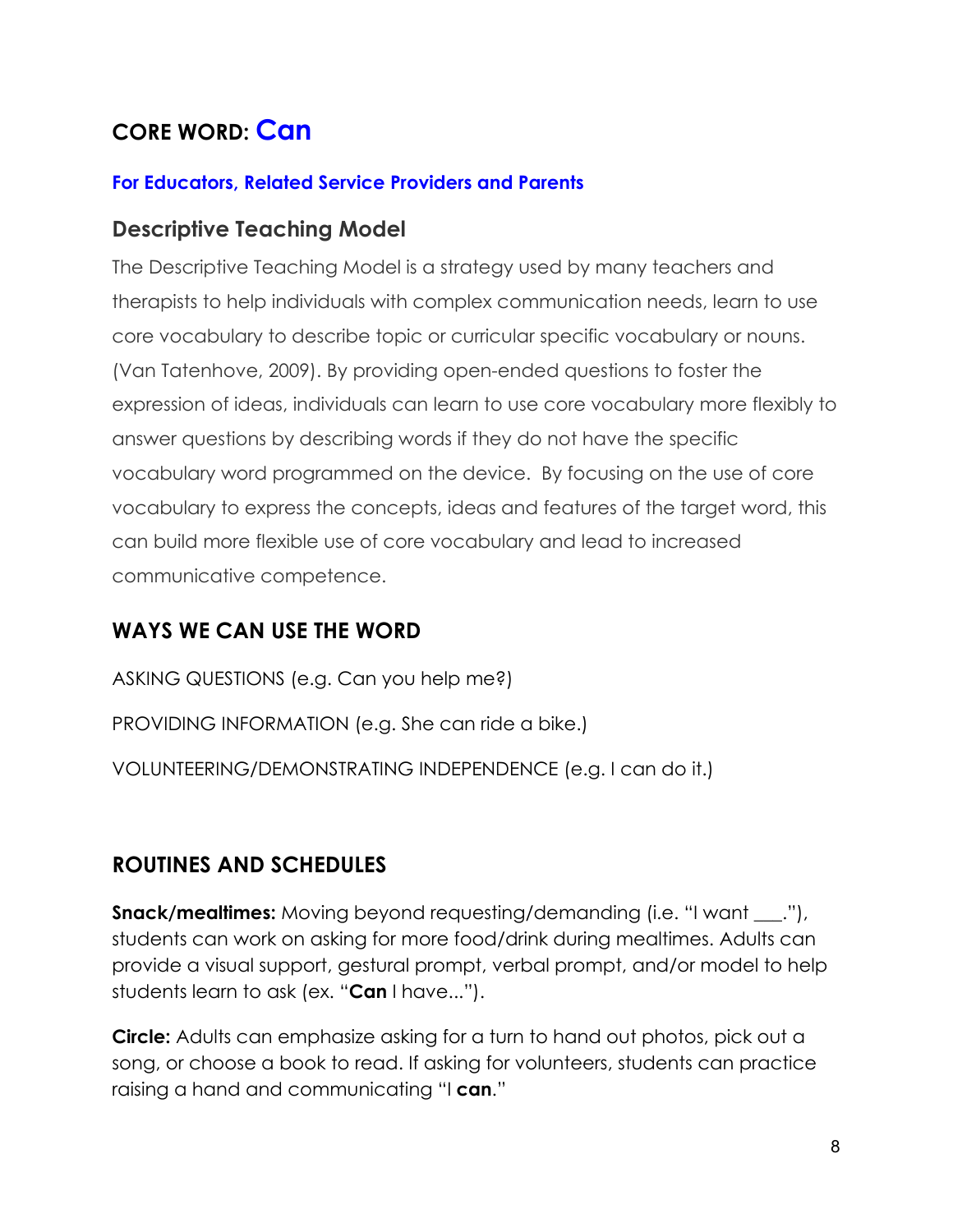## **PLAY**

**Toys and Games:** Students can work on turn taking skills by requesting for turns or opportunities to play with new toys. Adults should use visual supports to aid in giving choices for toys and games, as well as for modeling core words (i.e. **Can** I have a turn? Can I play? Can I use blue paint?).



#### **READING**

Here are some suggested books on YouTube that can assist in teaching the core word:

[Yes We Can By Sam McBratney | Children's Book Read Aloud](https://youtu.be/llpDSBo3OUo)

<https://youtu.be/llpDSBo3OUo>

[I can Do It Myself | Read Along | Children's Book | Story Book | Kid Books |](https://youtu.be/fbLx5CY4wdA)

<https://youtu.be/fbLx5CY4wdA>

[CAN I KEEP IT? Children's Book Teaching Empathy | Kids and Pets | Read Aloud](https://youtu.be/e1IZy6-IeXI)

<https://youtu.be/e1IZy6-IeXI>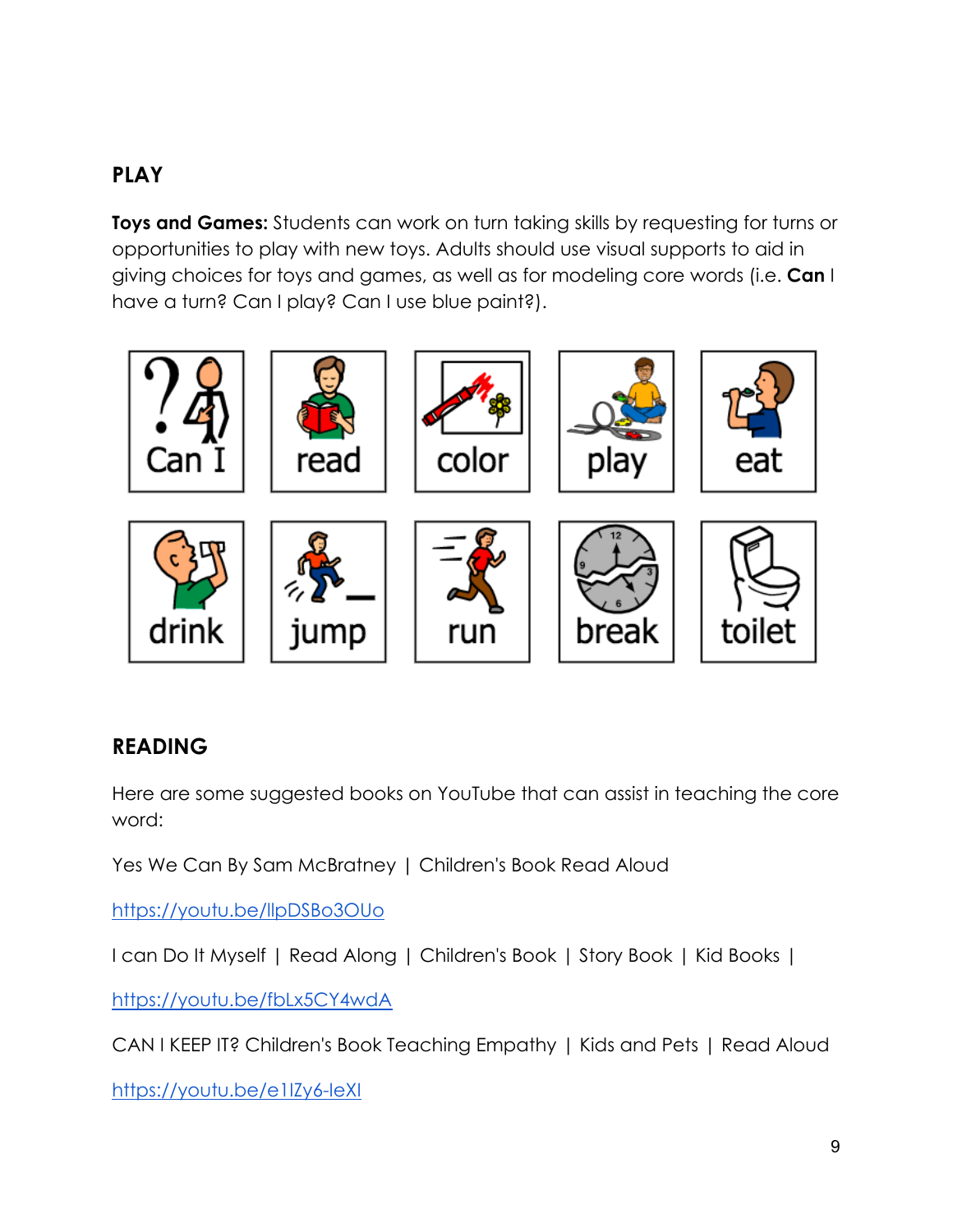Mr. [Brown can Moo! Can You? Dr Seuss Read Along Aloud Book](https://youtu.be/erZKQ9ctiHg)

<https://youtu.be/erZKQ9ctiHg>

## **SOCIAL INTERACTIONS AND VIDEO MODELING**

Early functional communication can often become stagnant in the area of requesting (i.e. I want \_\_\_.). It's an important skill to learn the difference between when to make a statement about wants/desires vs. when to ask for permission or for possession. Students can work on asking for desired play schemas, to transition, or for favored items using "**Can** I...". Video modeling of making socially appropriate requests can help students identify and replicate such situations.

Students will also benefit from demonstrating independence by voicing "I **can**  do it." Adults can provide opportunities for students to perform tasks on their own. For example, asking, "Can you put the puzzle together?"

## **SENSORY MOTOR**

Adults can encourage bravery, exploration, and new experiences in the motor room or on the playground by asking questions like, "Who **can** run the fastest?" or "Who can go down the slide?" or "Who can find something green?"

Adults can also work on teaching boundaries during gross motor activities inside or outside by making statements like, "I cannot push my friends." or "I can't climb the fence."

## **VIDEOS, MUSIC, ANIMATED SHORTS**

[I Can | Core Vocabulary Song - Speech and Language Songs](https://www.youtube.com/watch?v=rL1UI0cAbMs)

<https://www.youtube.com/watch?v=rL1UI0cAbMs>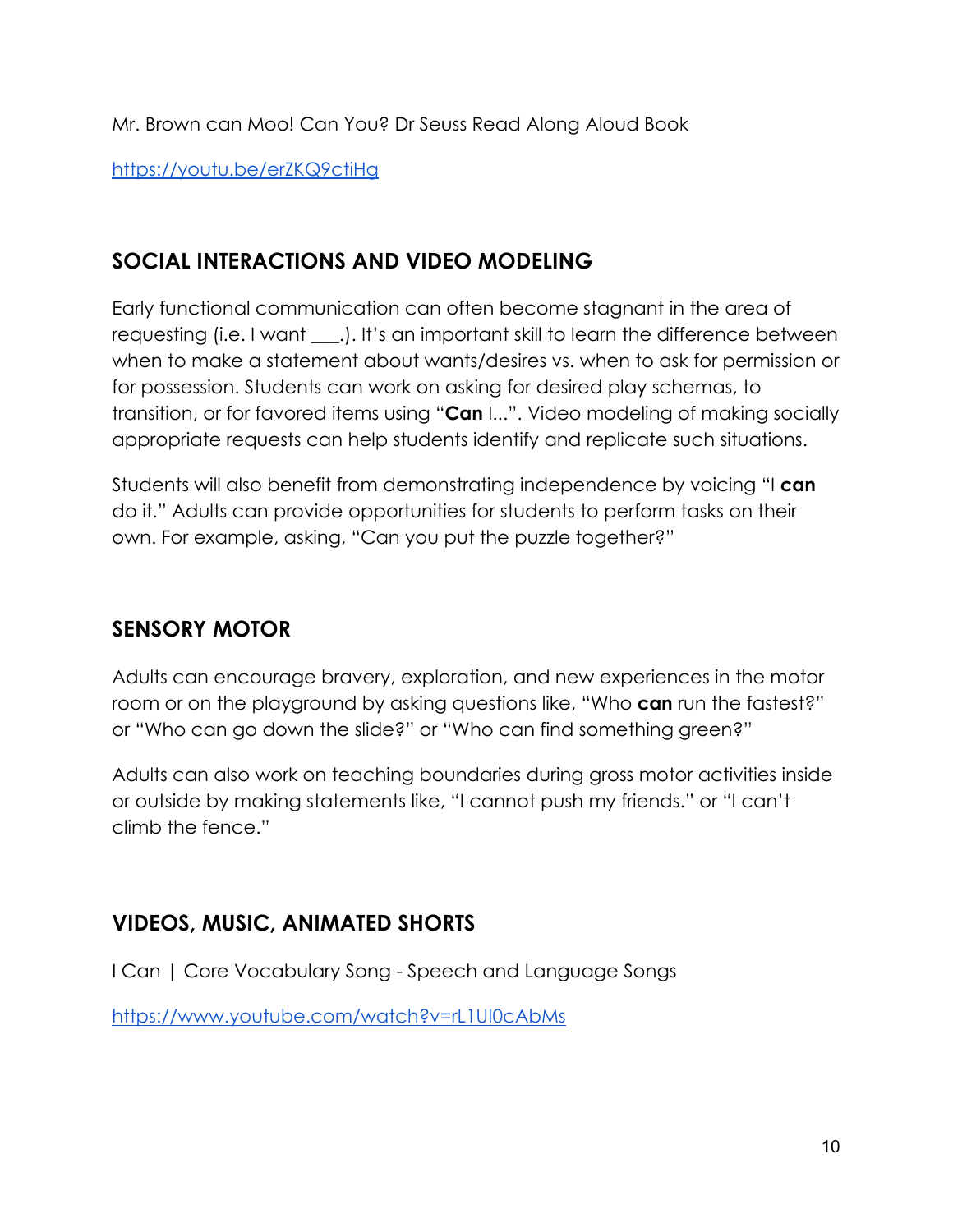[Core Word "Can" Playlist on YouTube - Brianna Hof \(Can You Feel The Love](https://www.youtube.com/playlist?list=PLAm5iX-H-M7D1VNlH-B2hBxcniEaHqGcJ)  [Tonight, Yes I Can, Together We Can, I Can Go The Distance, Can You Feel It,](https://www.youtube.com/playlist?list=PLAm5iX-H-M7D1VNlH-B2hBxcniEaHqGcJ)  [Can Song, Alesso \(We Could Be\), Men Without Hats\)](https://www.youtube.com/playlist?list=PLAm5iX-H-M7D1VNlH-B2hBxcniEaHqGcJ)

https://www.youtube.com/playlist?list=PLAm5iX-H-M7D1VNlH-B2hBxcniEaHqGcJ

Can [I read that book? - Exciting song - Sing along](https://youtu.be/fHf2CxOQe7E)

https://youtu.be/fHf2CxOQe7E

## **STRUCTURED ACTIVITIES**

Adults should choose a motivating group activity that requires one student at a time to contribute. For example, building a tower out of blocks or magnatiles, putting a large puzzle piece together, or gluing pieces together to make a body/face. Adults should begin by modeling, "I **can** put the eyes on. Who is next? Raise your hand and tell me..." while gesturing to the visual supports. Student can take turns saying, "I can stack!" or "I can put on nose," or "I can put on the red block."

Students can work on identifying actions that are able to do and not able to do using photos or videos of actions (ex. Flying, running, swimming, using x-ray vision) and then state if they **can** or can't.



## **ART OR SCIENCE ACTIVITIES**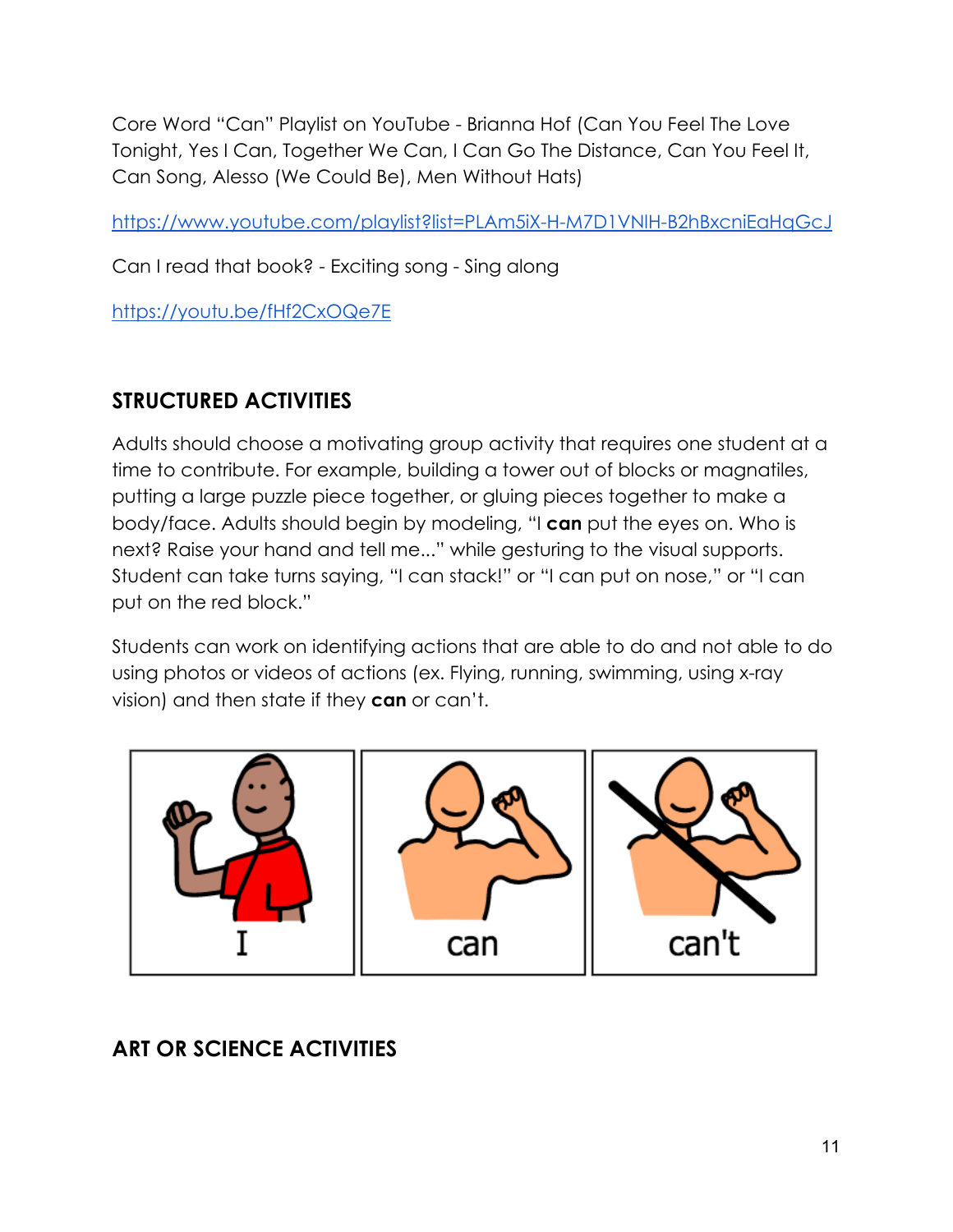Adults should emphasize new actions and tasks, while modeling the core word during creative activities. For example, "I **can** mix fast!" or "You can smoosh that," or "He can have blue paint."

## **USE OF APPS OR OTHER TECHNOLOGY**

*Pinkcatgames.com (Feed the pumpkin, reindeer, monster): Have the student give dialogue to the animated character, asking to eat lots of fun treats and snacks (ex. Can I have a donut?).*

*Alexa/Siri/Google: Have the student ask to play favorite songs. Adults can model and assist the student to ask, "Can you play Twinkle Twinkle Little Star?"*

**WORD WALL:** Create a WordWall and add **'core word in bold'** to the list.

**READING and the Word Wall:** Sound out the letters together. Have the students find the word on the AAC system.

**WRITING and the Word Wall:** Using a pencil or alternative pencil, have students try to type the word on the keyboard or write the word together.

[Choosing Words for the Classroom Word Wall with Dr Caroline Musselwhite Video](https://www.youtube.com/watch?v=gNaxrzVhWUY) Courtesy of Edmonton Regional Learning Consortium

For specific questions or more ideas regarding this core word Activity Sheet, please contact Molly Hartzell @ molly.hartzell.mh@gmail.com**.**

Thank you!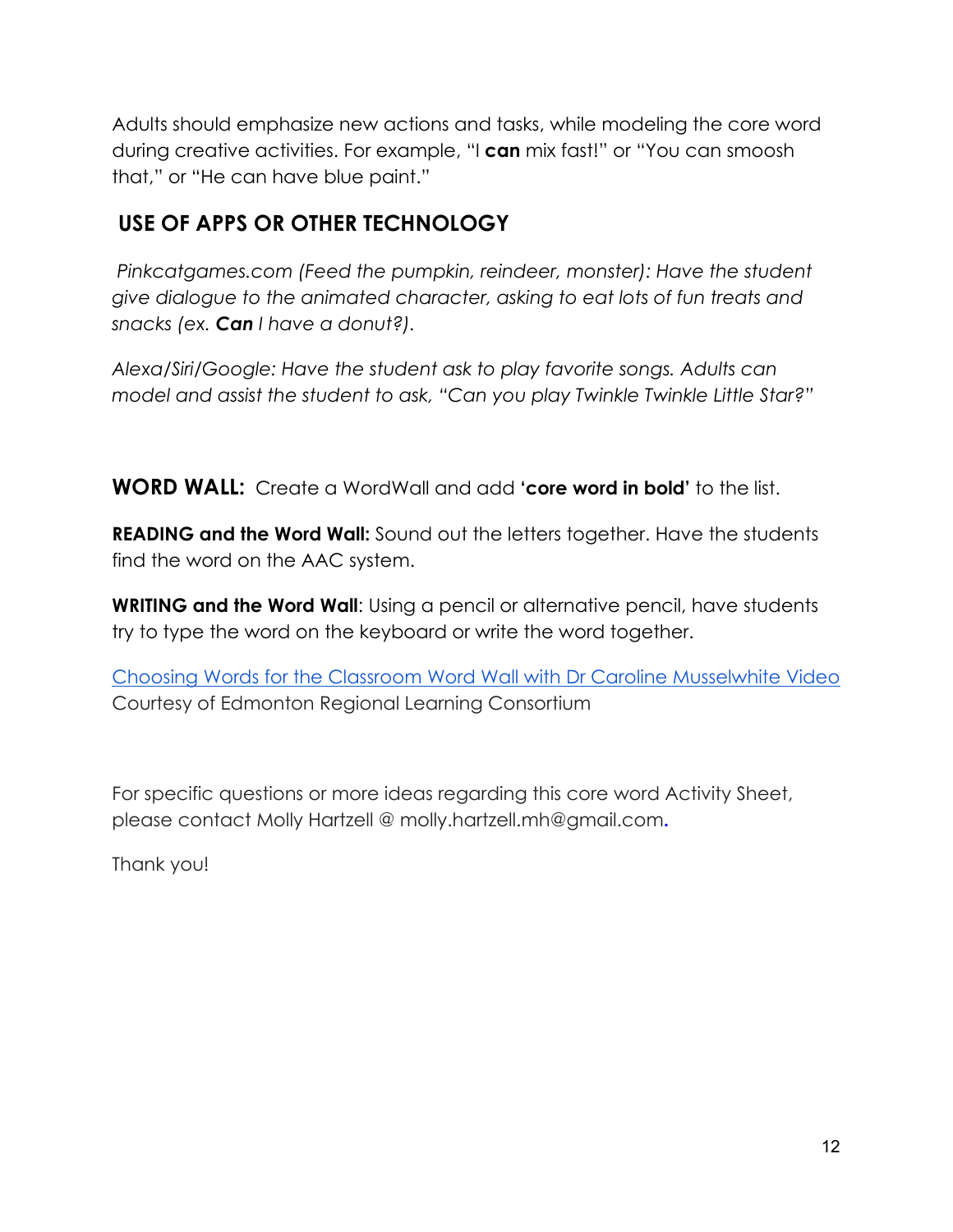# **CORE WORD: Big**

#### **For Educators, Related Service Providers and Parents**

#### **Descriptive Teaching Model**

The Descriptive Teaching Model is a strategy used by many teachers and therapists to help individuals with complex communication needs, learn to use core vocabulary to describe topic or curricular specific vocabulary or nouns. (Van Tatenhove, 2009). By providing open-ended questions to foster the expression of ideas, individuals can learn to use core vocabulary more flexibly to answer questions by describing words if they do not have the specific vocabulary word programmed on the device. By focusing on the use of core vocabulary to express the concepts, ideas and features of the target word, this can build more flexible use of core vocabulary and lead to increased communicative competence.

#### **WAYS WE CAN USE THE WORD**

DESCRIBE (e.g. eat **big**, jump **big**, open **big**) TELL A STORY (e.g. **big** party, **big** day) EXPRESS FEELING (e.g. **big** sad, **big** mad, **big** hurt) SHARE AN IDEA (e.g. **big** tell, **big** idea)

#### **ROUTINES AND SCHEDULES**

#### **Snack/mealtimes:**

Students can eat big kinds of food (e.g. big sandwiches, big cookies) and use very tiny plates to exaggerate the contrast. Students can tell why the tiny plates are a problem (e.g. food **big**).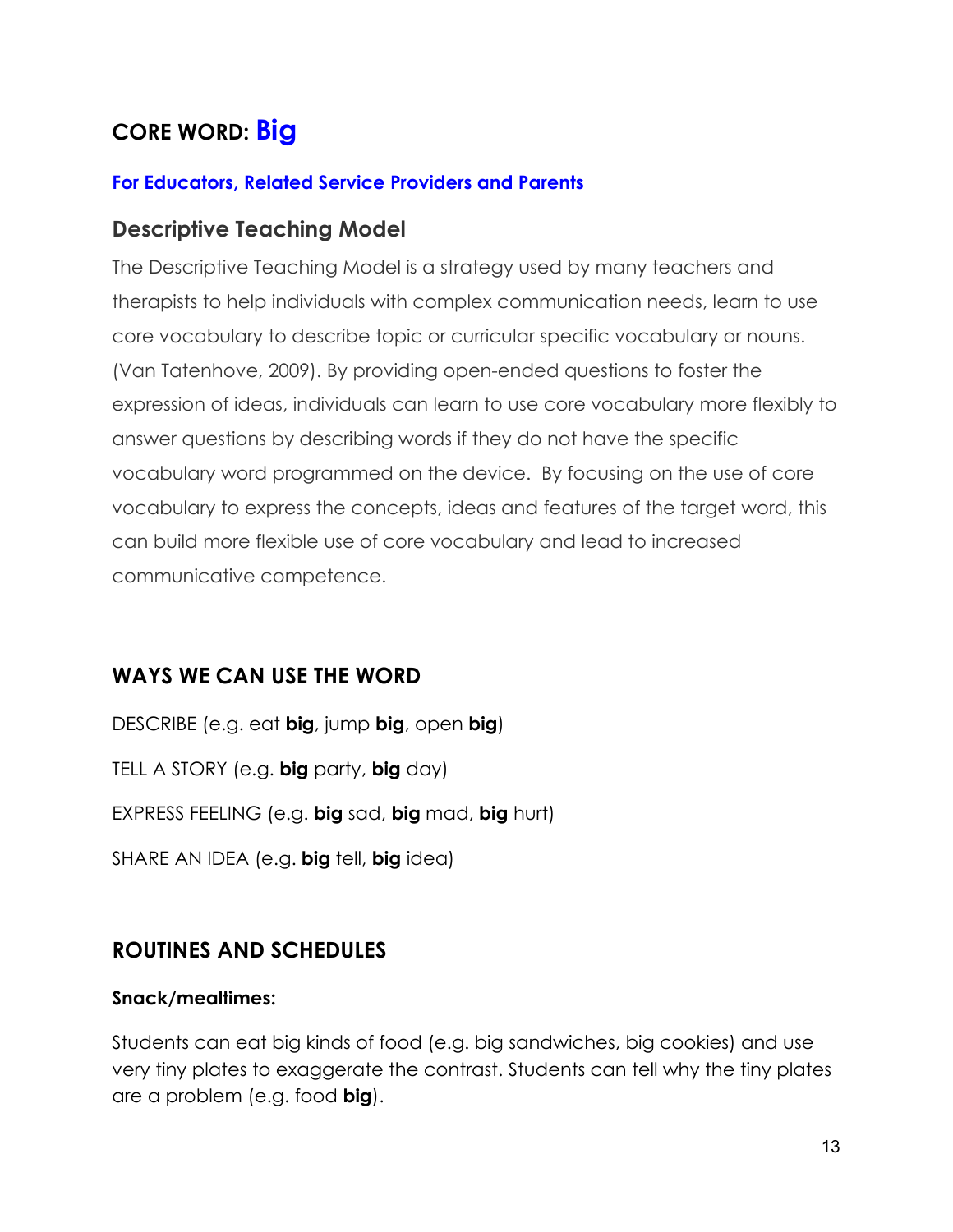Adults can make comments on the **big** problem of little plates and **big** food (e.g. my food is too **big**!)

#### **Circle:**

Students can make big noises together and try to make bigger noises than their friends.

Adults can provide a variety of models of how to make big noises (e.g. With your voice, by drumming on things, by popping balloons) and support access for all students by providing toys or instruments for students to make noises with. Adults can play a loud song while students make noise and encourage students to make **bigger** noises than the music.

#### **PLAY**

#### **Toys and Games:**

Students can play with the Goliath Pig Pop Game. Students can feed the pig little sandwiches and make its tummy get bigger and bigger until its belt pops open. Students can talk about what happens when the pig eats the sandwiches (e.g. **big** tummy).

Adults can take turns and model **big** on the student's device every time the pig gets a little bigger but doesn't yet pop.

#### **Recess:**

Students can make the biggest circle possible with as many people and toys or drawing with chalk.

Adults can offer choices of how to make the circle bigger and bigger (e.g. need a **bigger** group, find more toys, ask more friends)

#### **READING**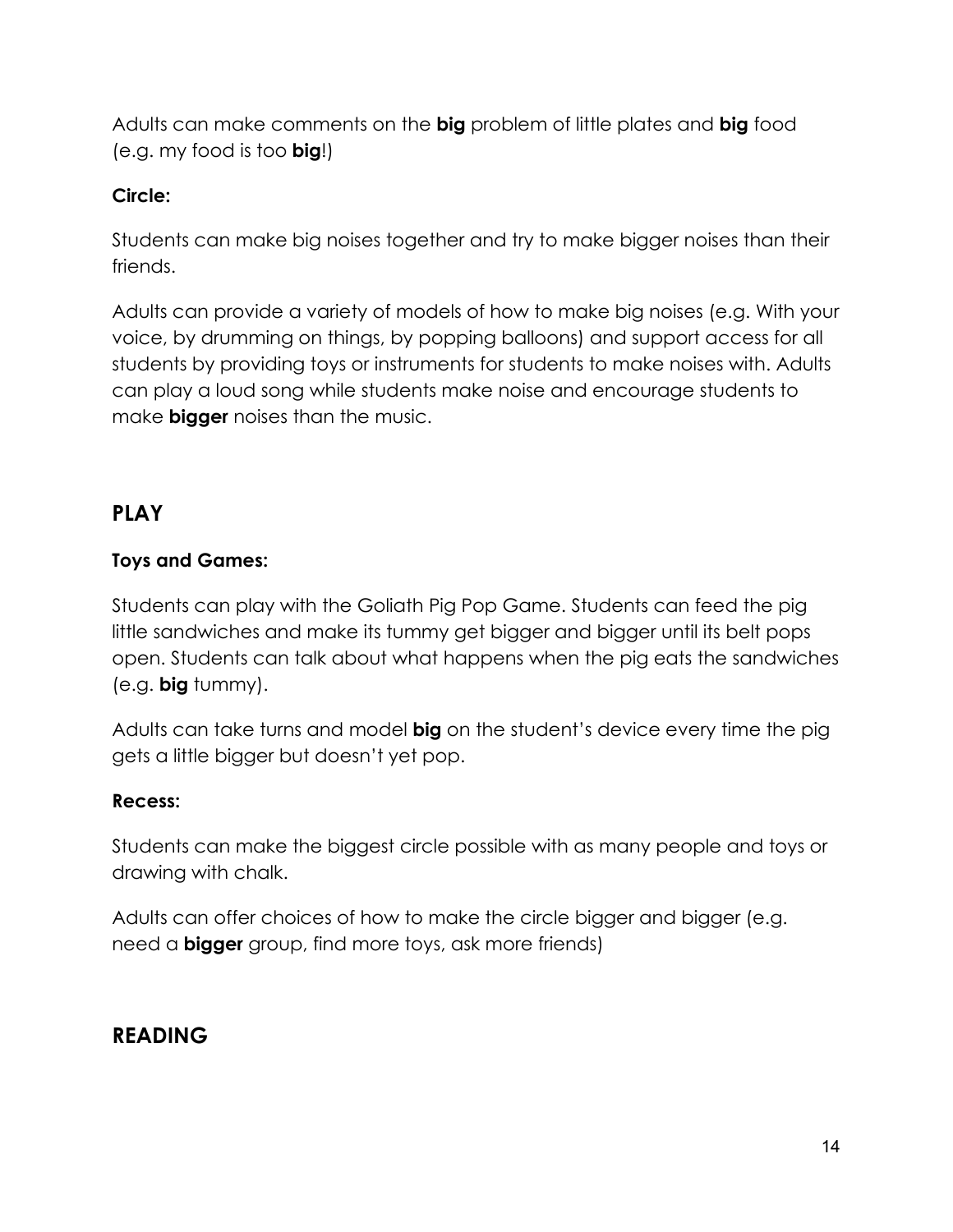Here are some suggested books on YouTube that can assist in teaching the core word:

Kamal and Maya's Big Idea by Meena Haris from YouTube courtesy of **HarperKids** 

<https://www.youtube.com/watch?v=fmhmWkwN2kA>

Great Big Things by Kate Hoefler from YouTube courtesy of Earl Gray

<https://www.youtube.com/watch?v=LJF8WZhvB94>

Foxy and Egg by Alex T. Smith from YouTube courtesy of Isaac's Storytelling & 1 minute Jokes

<https://www.youtube.com/watch?v=En4v9AoPhrM>

Breathe with Me by Mariam Gates and Sarah Jane Hinder from YouTube courtesy of Sounds True

<https://www.youtube.com/watch?v=2PYHmihv3wY>

## **SOCIAL INTERACTIONS AND VIDEO MODELING**

Students can use predictable chart writing to come up with ideas for the best vacation ever. Students can tell their **big** idea for this **big** vacation.

Adults can facilitate [Predictable Chart Writing,](https://www.med.unc.edu/ahs/clds/files/2018/09/PredChartWriting.pdf) a fun and easy shared writing activity. Adults can introduce the topic and give a title (e.g., best vacation ever). Adults can model how to complete the sentence starter, "**Big** fun is…." and write it on a chart. Students then brainstorm ideas with their partners. Students can take turns sharing their ideas "**Big** fun is…." with the group as an adult writes each student's idea on the chart.

## **SENSORY MOTOR**

Students can blow up a balloon as **big** as possible until it makes a **big** noise.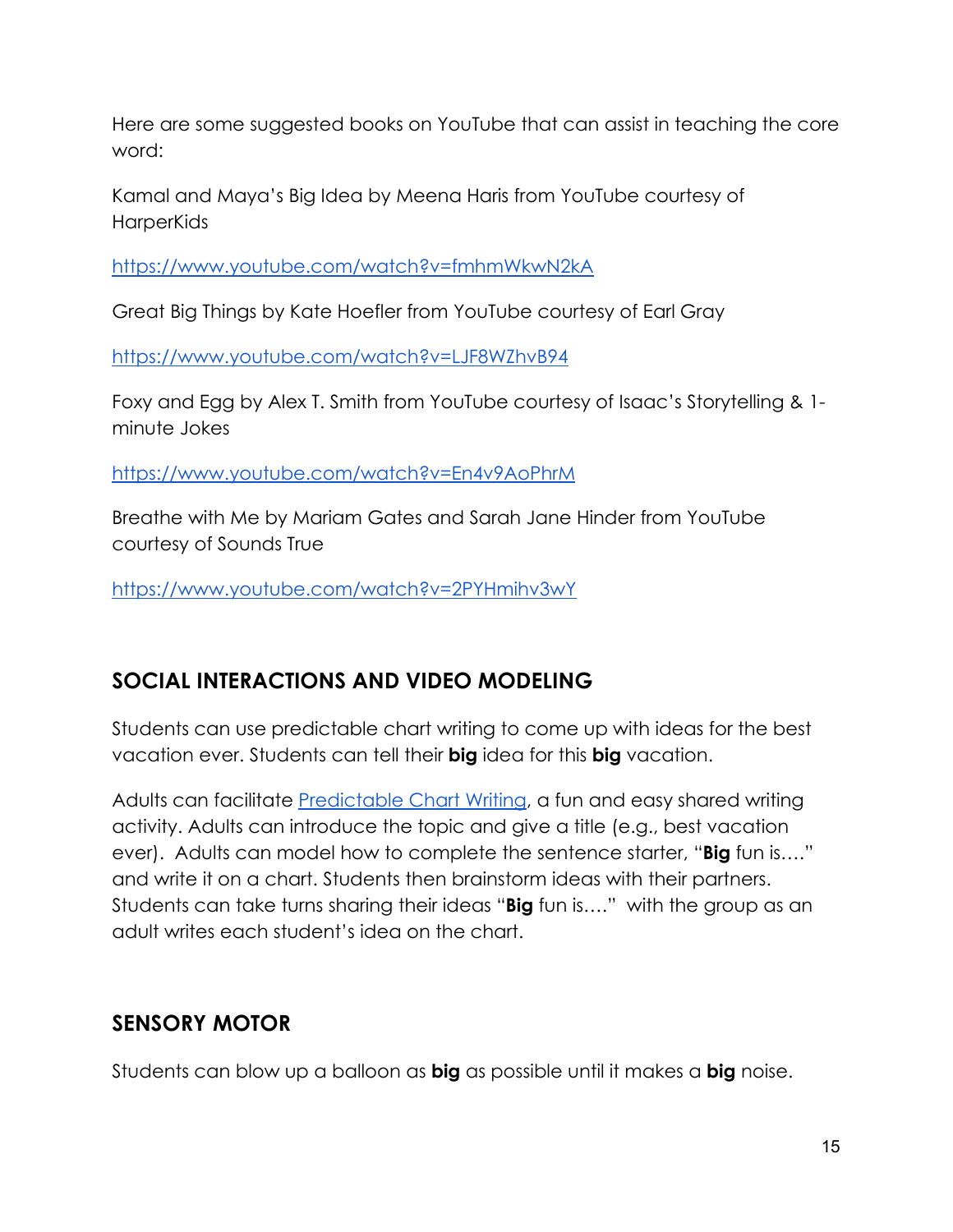Adults can encourage students to hold the balloon in their hands and squeeze it while it grows bigger (e.g. feel **big**)

## **VIDEOS, MUSIC, ANIMATED SHORTS**

Big Girls Don't Cry by Fergie from YouTube courtesy of Fergie <https://www.youtube.com/watch?v=agrXgrAgQ0U>

Big Hard Sun by Eddie Vedder from YouTube courtesy of Fine Folk Music

<https://www.youtube.com/watch?v=Ez8b2VHjVB0>

## **STRUCTURED ACTIVITIES**

Students can make a collage of things that are big (e.g. rockets, planets, elephants, skyscrapers).

Adults can provide cut out pictures to choose from, and model **big** on student's devices as they add images to their collage. Students can do the same collage for the word "little" and share out to compare and contrast the collages.

## **ART OR SCIENCE ACTIVITIES**

Students can add mentos to coke to make a **big** reaction. Students can describe the experiment afterwards in a "lab report" (e.g. tell **big**, see **big**, fast **big**).

Adults can provide pictures of students doing the experiment for their "lab report" and a word bank of things from the experiment to describe.

## **USE OF APPS OR OTHER TECHNOLOGY**

*Breathe, Think, Do* by Sesame Street. Students can help monsters with **big** problems and **big** feelings calm down. Adults can talk about a time they notice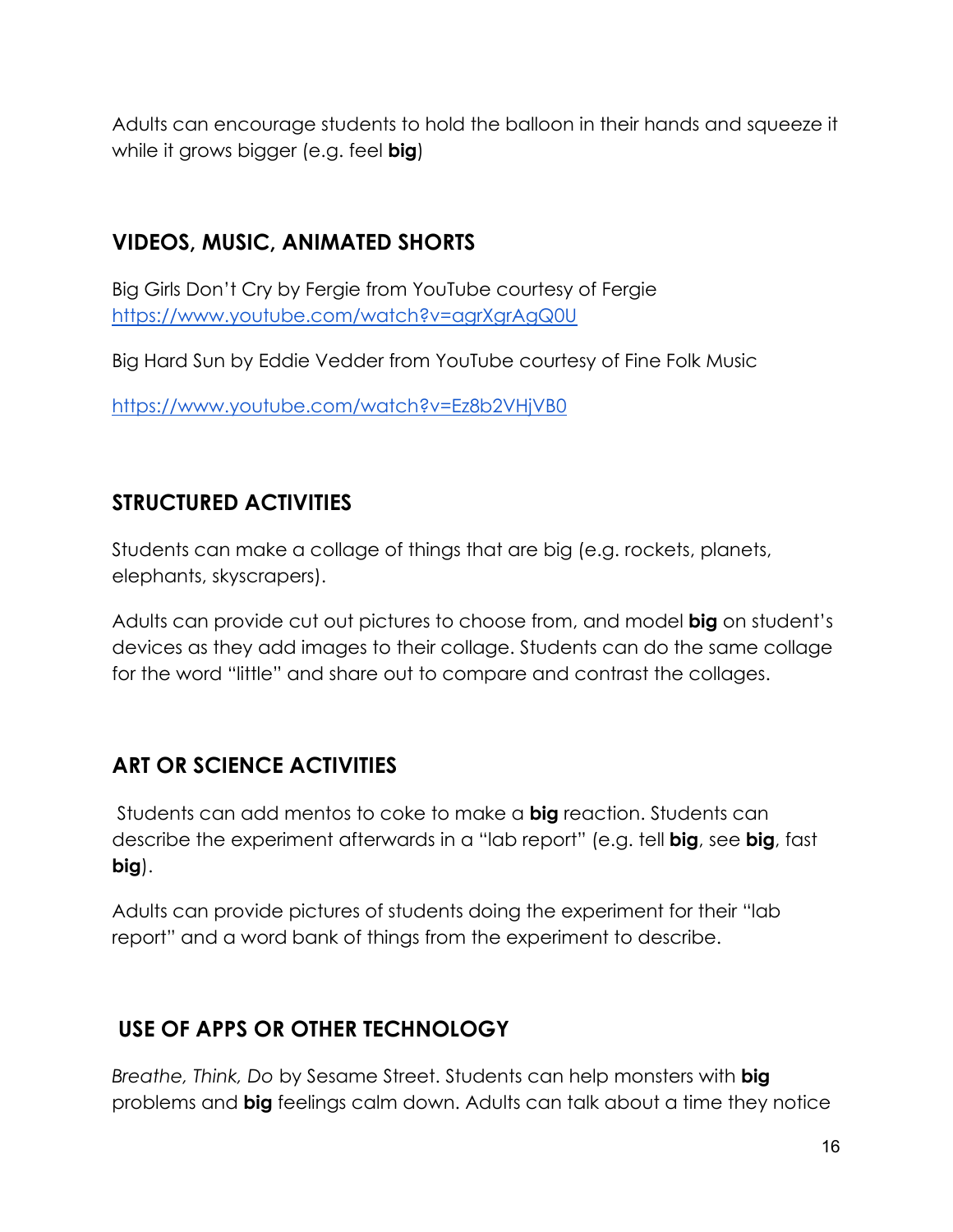the students had a **big** problem or felt very strongly and needed help calming down.

<https://apps.apple.com/us/app/breathe-think-do-with-sesame/id721853597>

*NASA Kids Club* by NASA. NASA's app includes games focused on a space idea, with leveled games for different challenge levels. Students can compare how much they would weigh or how old they would be on different planets. Adults can talk to students about things (like planets) that are very **big.** 

<https://www.commonsensemedia.org/website-reviews/nasa-kids-club>

**WORD WALL:** Create a WordWall and add **'big'** to the list.

**READING and the Word Wall:** Sound out the letters together. Have the students find the word on the AAC system.

**WRITING and the Word Wall:** Using a pencil or alternative pencil, have students try to type the word on the keyboard or write the word together.

For specific questions or more ideas regarding this core word Activity Sheet, please contact Meagan Rose Baron @ [mbaron@mail.sfsu.edu.](mailto:mbaron@mail.sfsu.edu) I am a masters student studying to become a speech language therapist. I love learning through exploring. I am personally working on supporting student's pride through sharing their work and their learning with each other. I hope to put this idea into activities I create.

Thank you!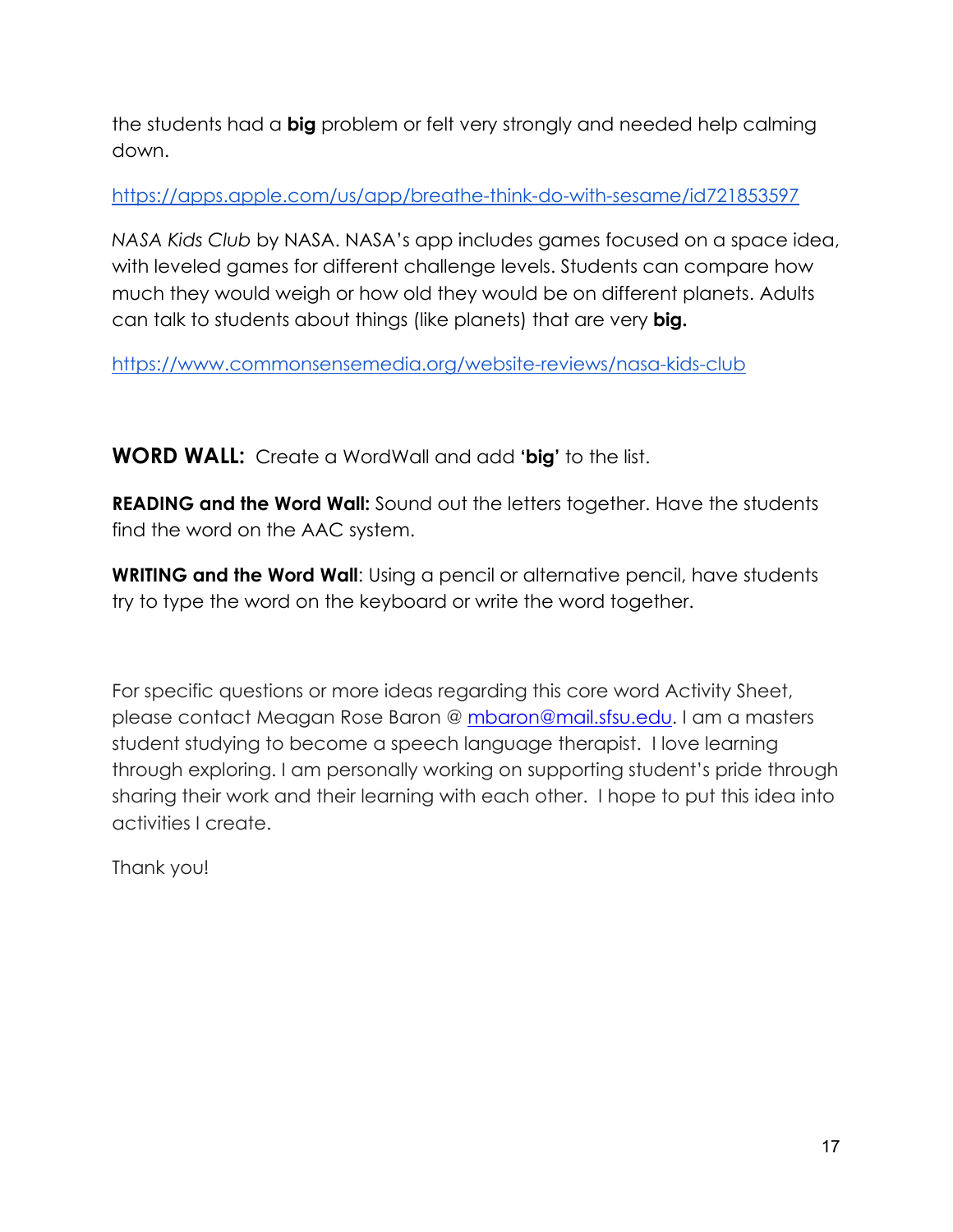# **CORE WORD: Little**

#### **For Educators, Related Service Providers and Parents**

#### **Descriptive Teaching Model**

The Descriptive Teaching Model is a strategy used by many teachers and therapists to help individuals with complex communication needs, learn to use core vocabulary to describe topic or curricular specific vocabulary or nouns. (Van Tatenhove, 2009). By providing open-ended questions to foster the expression of ideas, individuals can learn to use core vocabulary more flexibly to answer questions by describing words if they do not have the specific vocabulary word programmed on the device. By focusing on the use of core vocabulary to express the concepts, ideas and features of the target word, this can build more flexible use of core vocabulary and lead to increased communicative competence.

#### **WAYS WE CAN USE THE WORD**

DESCRIBE (e.g. eat **little**, jump **little**, **little** dog, **little** sister) EXPRESS FEELING (e.g. **little** sad, **little** mad, **little** hurt) REMIND (e.g. one **little** thing, **little** problem) NEGOTIATE (e.g. **little** broccoli, run **little**)

#### **ROUTINES AND SCHEDULES**

#### **Snack/mealtimes:**

Students can tell how much food they want (e.g. **little** potatoes, **little** juice).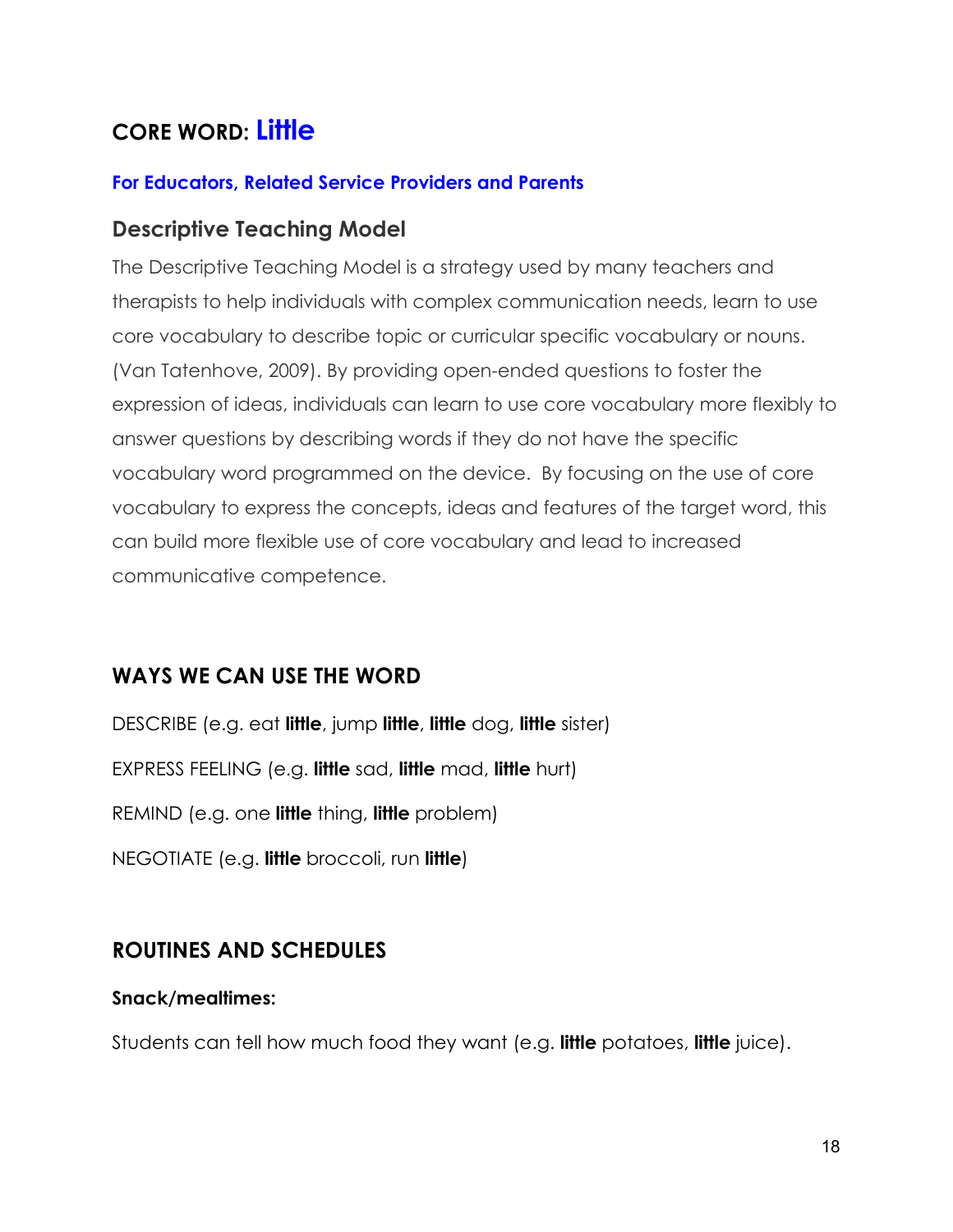Adults can give students very tiny plates/cups to make the conversation silly, memorable, and meaningful - students will have to ask for only a **little** bit of food because the plates are so small. Adults can also pass out food one item at a time, so students have lots of opportunities to answer.

#### **Circle:**

Students can play a song together and try to make it very little (i.e. turn down the music, sing very quietly, move very tiny).

Adults can model and provide choices for tiny dance moves, and tiny parts of the body to move, etc. (e.g. **little** toes, **little** lips; **little** wave, **little** jump). Adults can contrast this activity with "big" by turning up the music loud, doing big dance moves etc.

#### **PLAY**

#### **Toys and Games:**

Students can have a treasure hunt in sensory bins filled with sand or rice to look for miniature toys (e.g. mini boardgame pieces, or mini plastic animals). Adults can make a list of sentence frames for students to complete as they find items (e.g. I find **little** \_\_\_\_\_.). Students can tell what little things they find.

#### **Recess:**

Adults can pretend to end recess very early, then reveal the joke and send everyone back to play. Adults can tell students how **little** recess they have today, and that they will need to play really quickly before it's over.

After the real recess ends, students can tell about the silly short recess (e.g. **little**  fun, **little** play, **little** sad)

## **READING**

Here are some suggested books on YouTube that can assist in teaching the core word: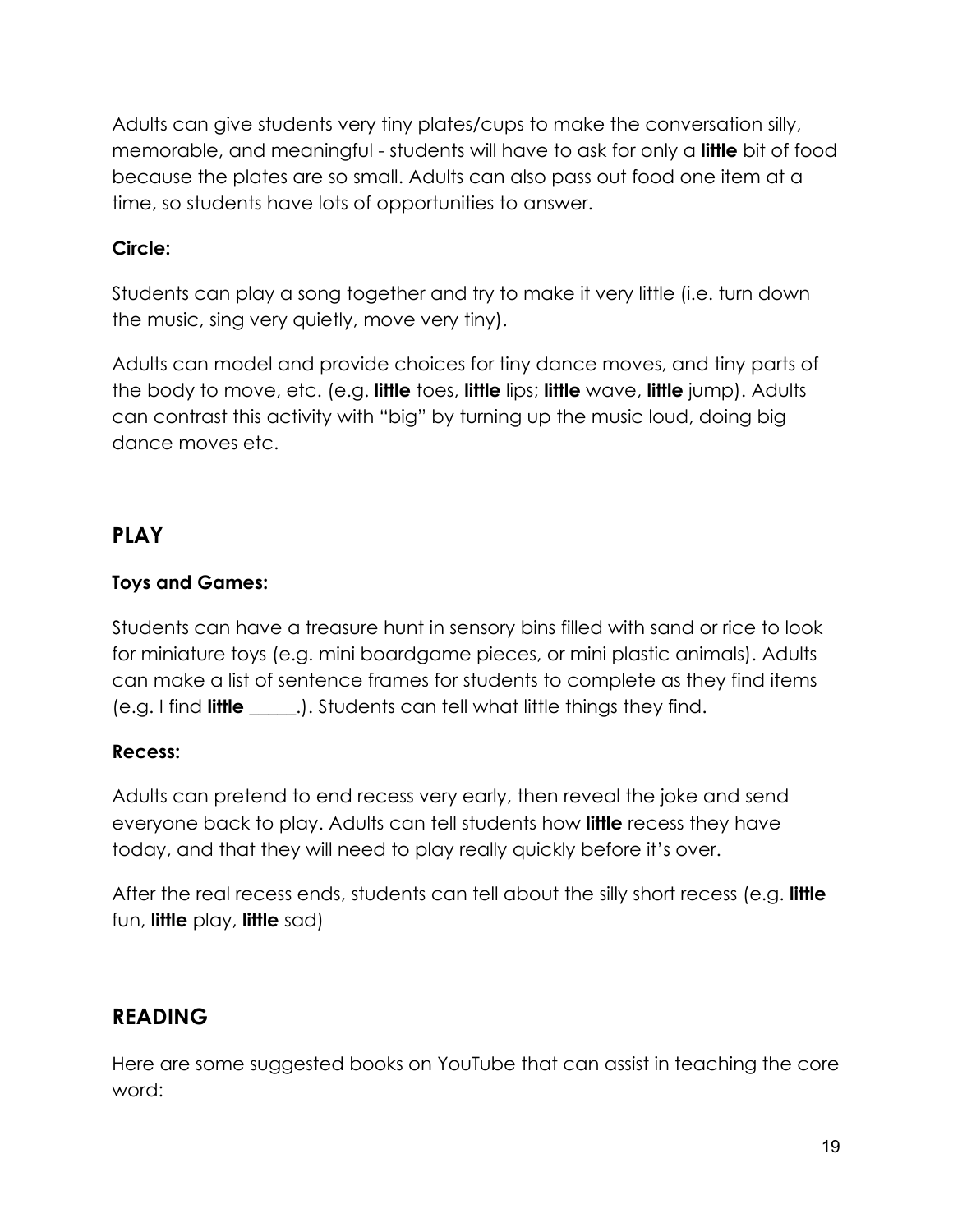You are (Not) Small by Anna Kang from YouTube courtesy of Joshy's Story Time

<https://www.youtube.com/watch?v=VoGSu7kS7f0>

The Smallest Girl in the Smallest Grade by Justin Roberts from YouTube courtesy of NomNomReadRead

[https://www.youtube.com/watch?v=AjWE-S\\_78vU](https://www.youtube.com/watch?v=AjWE-S_78vU)

The Lion Inside by Rachel Bright from YouTube courtesy of Bedtime Stories

[https://www.youtube.com/watch?v=GlfDD3gYZ\\_0](https://www.youtube.com/watch?v=GlfDD3gYZ_0)

## **SOCIAL INTERACTIONS AND VIDEO MODELING**

Students can use money to buy treats. Adults can pass out different amounts of money so that students alone have too little to buy any treats. Students can talk about how little money they have, then find a friend to pool enough money and buy a treat together.

Adults can model how much money each student has (e.g. **little** money). Adults can give students choices of who to team up with to get enough money, and choices of little snacks they can buy with less money.

## **SENSORY MOTOR**

Students can set a timer for a very short amount of time. Students can move a tiny part of their boy in a tiny way until the timer goes off.

Adults can model and provide choices of little ways to move (e.g. **little** dance, **little** turn).

## **VIDEOS, MUSIC, ANIMATED SHORTS**

Little Boxes by Walk off the Earth from YouTube courtesy of Walk Off the Earth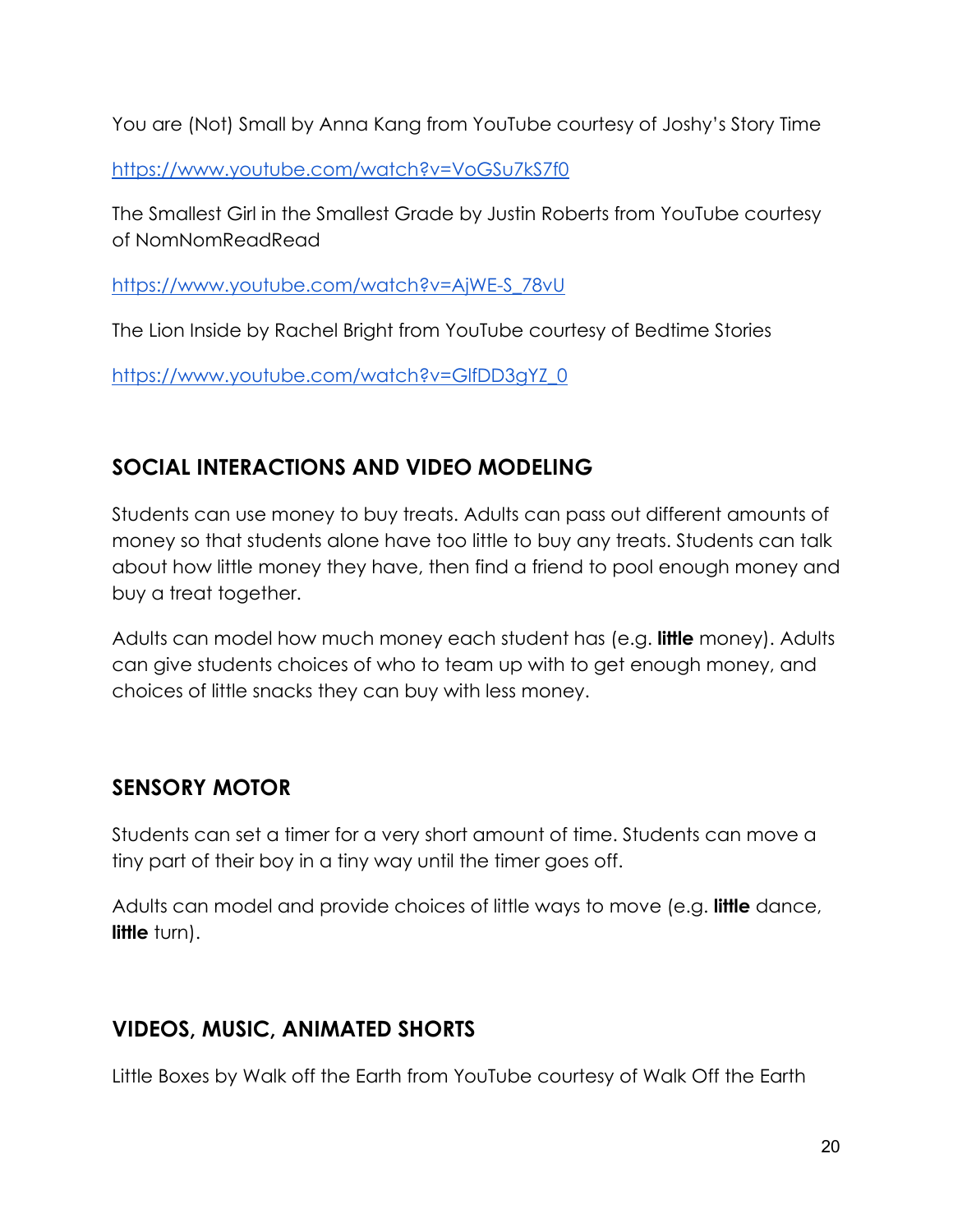<https://www.youtube.com/watch?v=LM8JhvfoqdA>

Little Black Submarine by The Black Keys from YouTube courtesy of The Black Keys

<https://www.youtube.com/watch?v=6k8es2BNloE>

Big City Dreams by NeverShoutNever from YouTube courtesy of NeverShoutNever

<https://www.youtube.com/watch?v=TMlj28o-Avk>

On the Bright Side (6ft Tall) by NeverShoutNever from YouTube courtesy of NeverShoutNever

<https://www.youtube.com/watch?v=-zm6i-C0p1Y>

## **STRUCTURED ACTIVITIES**

Students can make a collage of things that are little (e.g. raindrops, toes, cells, timers running out, babies).

Adults can provide cut out pictures to choose from, and model **little** on student's devices as they add images to their collage. Students can do the same collage for the word "big" and share out to compare and contrast the collages.

## **ART OR SCIENCE ACTIVITIES**

Students can use a microscope or camera to zoom in and look at very little things (e.g. look **little**).

Adults can support access by providing different sizes of items to zoom in on, and model comments while students are engaged in the activity (e.g. make **little** things look big).